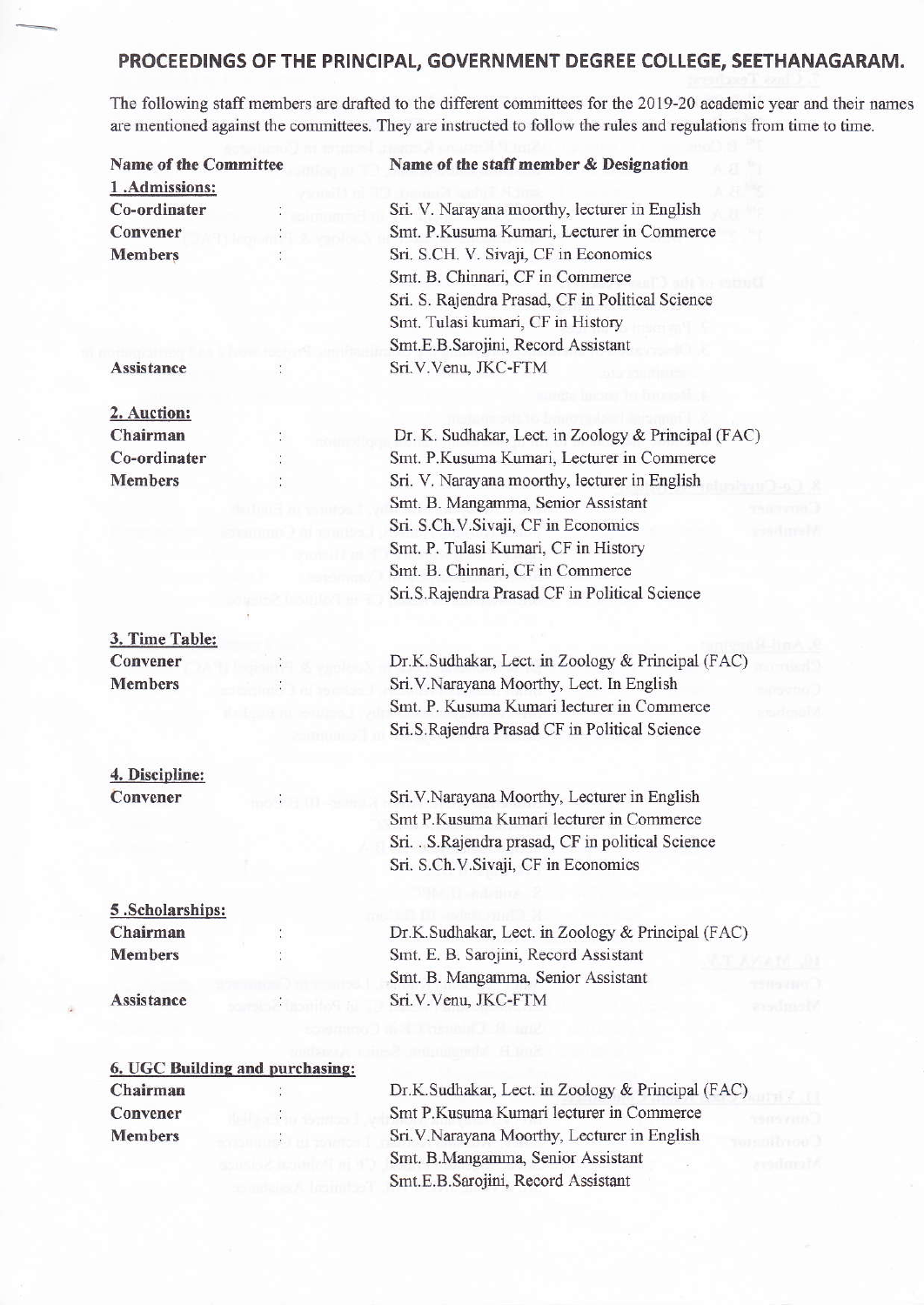# 7. Class Teachers:

| $1st$ . B.Com.                   | Smt.P.Kusuma Kumari, lecturer in Commerce         |
|----------------------------------|---------------------------------------------------|
| $2nd$ .B.Com.                    | Smt.B.Chinnari, CF in Commerce                    |
| $3rd$ .B.Com.                    | Smt.P.Kusuma Kumari, lecturer in Commerce         |
| $1st$ , B.A.                     | Sri. S.Rajendra prasad, CF in politics            |
| $2nd$ .B.A.                      | smt.P.Tulasi Kumari, CF in History                |
| $3rd$ .B.A.                      | Sri. S.Ch.V.Sivaji, CF in Economics               |
| $1^{st}$ , $2^{nd \& 3rd}$ B.Sc. | Dr.K.Sudhakar, Lect. in Zoology & Principal (FAC) |

# **Duties of the Class Teacher:**

1. Personal counseling

2. Payment of all fees

- 3. Observation of attendance, attending the examinations, Project works and participation in seminars etc.
- 4. Record of social status
- 5. Financial background of the student.
- 6. Guide the student to fill up the examination application.

# 8. Co-Curricular Activities:

| Convener       | Sri.V.Narayana Moorthy, Lecturer in English    |
|----------------|------------------------------------------------|
| <b>Members</b> | Smt.P.Kusuma Kumari, Lecturer in Commerce      |
|                | Smt.P.Tulasi Kumari, CF in History             |
|                | Smt.B.Chinnari, CF in Commorce                 |
|                | Sri.S.Rajendra Prasad, CF in Political Science |
|                |                                                |

# 9. Anti-Ragging:

| Chairman | Dr.K.Sudhakar, Lect. in Zoology & Principal (FAC) |
|----------|---------------------------------------------------|
| Convener | Smt.P.Kusuma Kumari, Lecturer in Commerce         |
| Members  | Sri. V. Narayana Moorthy, Lecturer in English     |
|          | Sri. S.Ch. V. Sivaji, CF in Economics             |

Students: NCH. Pavan Kumar- III B.Com G. Ashok kumar- II BZC P. Subrahmanyam- III B.A CH. Raja- II BZC S. Anusha- II MPC K.Chitti Babu- III B.Com

# 10. MANA T.V. Convener **Members**

Smt.P. Kusuma Kumari, Lecturer in Commerce Sri.S.Rajendra Prasad, CF in Political Science Smt. B. Chinnari CF in Commerce Smt.B. Mangamma, Senior Assistant

| 11. Virtual Class Room Committee: |  |  |  |  |
|-----------------------------------|--|--|--|--|
| Convener                          |  |  |  |  |
| Coordinator                       |  |  |  |  |
| <b>Members</b>                    |  |  |  |  |
|                                   |  |  |  |  |

Sri .V.Narayana Moorthy, Lecturer in English Smt.P. Kusuma Kumari, Lecturer in Commerce Sri. S. Rajendra Prasad, CF in Political Science Sri.V.Venu, JKC-FTM, Technical Assistance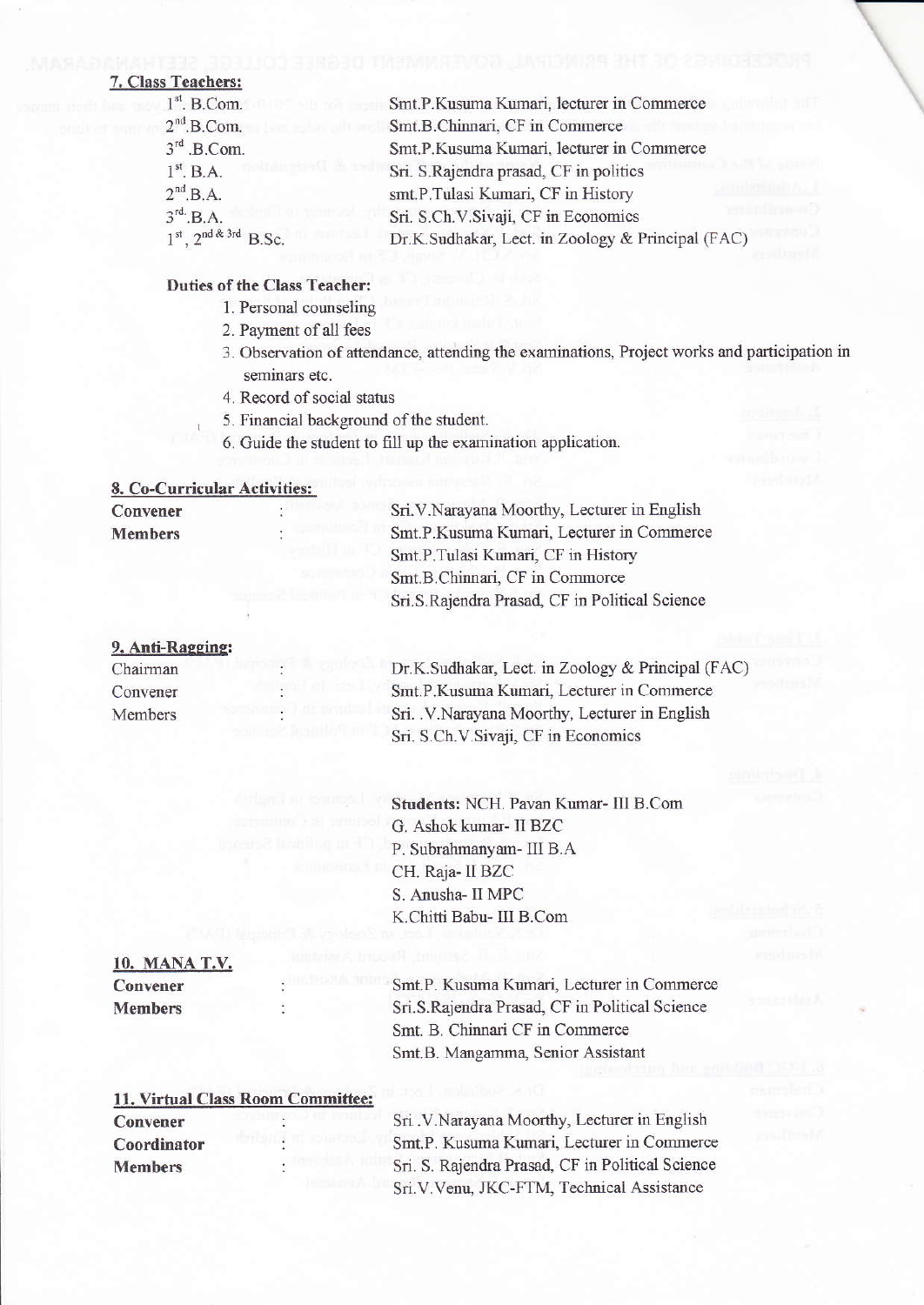### 12. Special Fee Committee:

Chairman . **Staff Members** 

Student Members

13. Games and Sports & Purchasinq Committee:

# 14. N.S.S.

Programme Officer a.Swatch Bharath b. Neeru-Chettu ) c. Vanam-Manam

15. Career Guidance Cell: Convener  $\cdot$ Members:

# 16\_IQ4g:

Convener Coordinator Members

17. Women Empowerment Cell: Convener **Members** 

Dr.K.Sudhakar, Lect. in Zoology & Principal (FAC) Sri.V.Narayana Moorthy, Lecturer in English, Smt. P.Kusuma Kumari, Lecturer in Commerce. Smt. B.Mangamma, Senior Assistant Smt.E.B.Sarojini, Record Assistant, Ch.Nageswam Rao, IlI B.SC.(BZC) P.Surendra, III.B.Sc(MPC) K.Chitti Babu, III.B.Com K.Bhavani, II.B.A. R.Divya Bhanu, II.BZC S.Anusha, II.MPC

Sri.V.Narayana Moorthy, Lecturer in English Smt. P.Kusuma Kumari, Lecturer in Commerce Smt. B.Mangamma, Senior Assistant Sri. S.Ch.V.Sivaji, CF in Economics Smt. P. Tulasi Kumari CF in History

Sri. V.Narayana Moorthy, Lecturer in English Sri.S.Rajendra Prasad, CF in Political Science Smt.B.Chimari. CF in Commerce Smt.P.Tulasi Kumari, CF in History

Smt. P.Kusuma Kumari, Lecturer in Commerce Sri. V.Narayana Moorthy, Lecturer in English Smt.P.Tulasi Kumari, CF in History Sri. S.Ch.V.Sivaji, CF in Economics

Dr.K.Sudhakar, Lect. in Zoology & Principal (FAC) Smt. P.Kusuma Kumari, Lecturer in Commerce Sri.V.Narayana Moorthy, Lecturer in English Sri. S.Ch. V. Sivaji, CF in Economics Sri.S.Rajendra Prasad, CF in Political Science Smt. B.Mangamma, Senior Assistant Smt. E. B. Sarojini, Record Assistant

Smt. P.Kusuma Kumari, Lecturer in Commerce Smt.P.Tulasi Kumari, CF in History Smt.B.Chinnari. CF in Commerce Smt.B.Mangamma, Senior Assistant Smt. EB. Sarojini, Record Assistant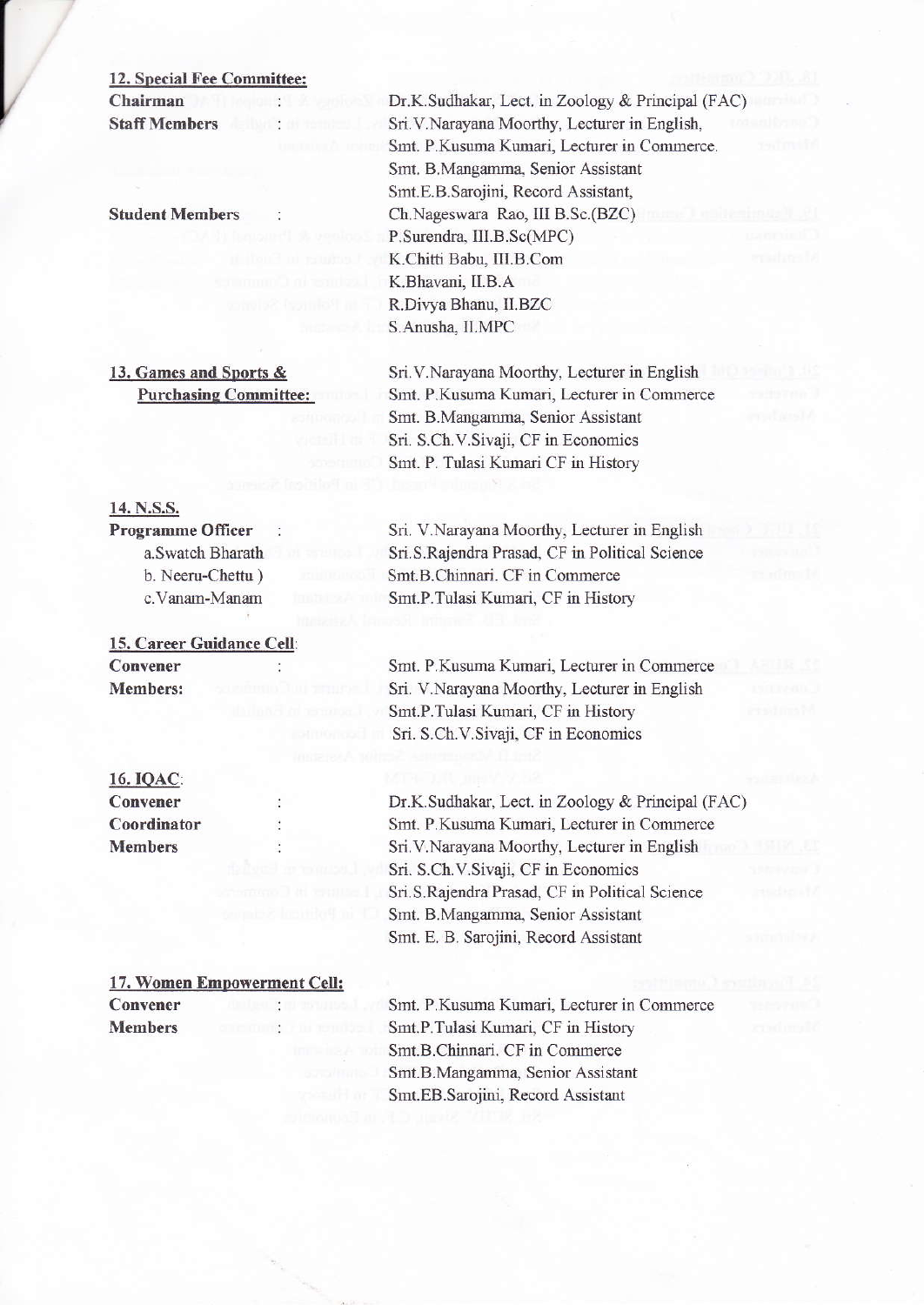| 18. JKC Committee:                   |         |                                                   |
|--------------------------------------|---------|---------------------------------------------------|
| Chairman                             |         | Dr.K.Sudhakar, Lect. in Zoology & Principal (FAC) |
| Coordinator                          |         | Sri. V. Narayana Moorthy, Lecturer in English     |
| <b>Member</b>                        |         | Smt.B.Manmgamma, Senior Assistant                 |
|                                      |         |                                                   |
|                                      |         |                                                   |
| 19. Examination Committee:           |         |                                                   |
| Chairman                             |         | Dr.K.Sudhakar, Lect. in Zoology & Principal (FAC) |
| <b>Members</b>                       |         | Sri.V.Narayana Moorthy, Lecturer in English       |
|                                      |         | Smt. P.Kusuma Kumari, Lecturer in Commerce        |
|                                      |         | Sri.S.Rajendra Prasad, CF in Political Science    |
|                                      |         | Smt.E.B.Sarojini, Record Assistant                |
|                                      |         |                                                   |
| 20. Collect Old Books Committee:     |         |                                                   |
| Convener                             |         | Smt. P.Kusuma Kumari, Lecturer in Commerce        |
| <b>Members</b>                       |         | Sri. S.Ch.V.Sivaji, CF in Economics               |
|                                      |         | Smt.P.Tulasi Kumari, CF in History                |
|                                      |         | Smt.B.Chinnari. CF in Commerce                    |
|                                      |         | Sri.S.Rajendra Prasad, CF in Political Science    |
| 21. UGC Coordinator:                 |         |                                                   |
| Convener                             |         | Sri.V.Narayana Moorthy, Lecturer in English       |
| <b>Members</b>                       |         | Sri.SCHV.Sivaji, CF in Economics                  |
|                                      |         | Smt.B.Mangamma, Senior Assistant                  |
|                                      |         | Smt. EB. Sarojini, Record Assistant               |
|                                      |         |                                                   |
| 22. RUSA Coordinator:                |         |                                                   |
| Convener                             |         | Smt. P.Kusuma Kumari, Lecturer in Commerce        |
| <b>Members</b>                       |         | Sri.V.Narayana Moorthy, Lecturer in English       |
|                                      |         | Sri. S.Ch.V.Sivaji, CF in Economics               |
|                                      |         | Smt.B.Mangamma, Senior Assistant                  |
| Assistance                           |         | Sri.V.Venu, JKC-FTM                               |
|                                      |         |                                                   |
|                                      |         |                                                   |
| 23. NIRF Coordinator:                |         |                                                   |
| Convener                             |         | Sri.V. Narayana Moorthy, Lecturer in English      |
| <b>Members</b>                       |         | Smt. P.Kusuma Kumari, Lecturer in Commerce        |
|                                      |         | Sri. S.Rajendra Prasad, CF in Political Science   |
| Assistance                           | rend ba | Sri.V.Venu, JKC-FTM                               |
|                                      |         |                                                   |
| 24. Furniture Committee:<br>Convener |         | Sri.V. Narayana Moorthy, Lecturer in English      |
|                                      |         | Smt.P.Kusuma Kumari, Lecturer in Commerce         |
| <b>Members</b>                       |         | Smt.B.Mangamma, Senior Assistant                  |
|                                      |         | Smt. B. Chinnari CF in Commerce                   |
|                                      |         | Smt .P.Tulasi kumari, CF in History               |
|                                      |         | Sri. SCHV. Sivaji, C.F. in Economics              |
|                                      |         |                                                   |

 $\sim 1-38$